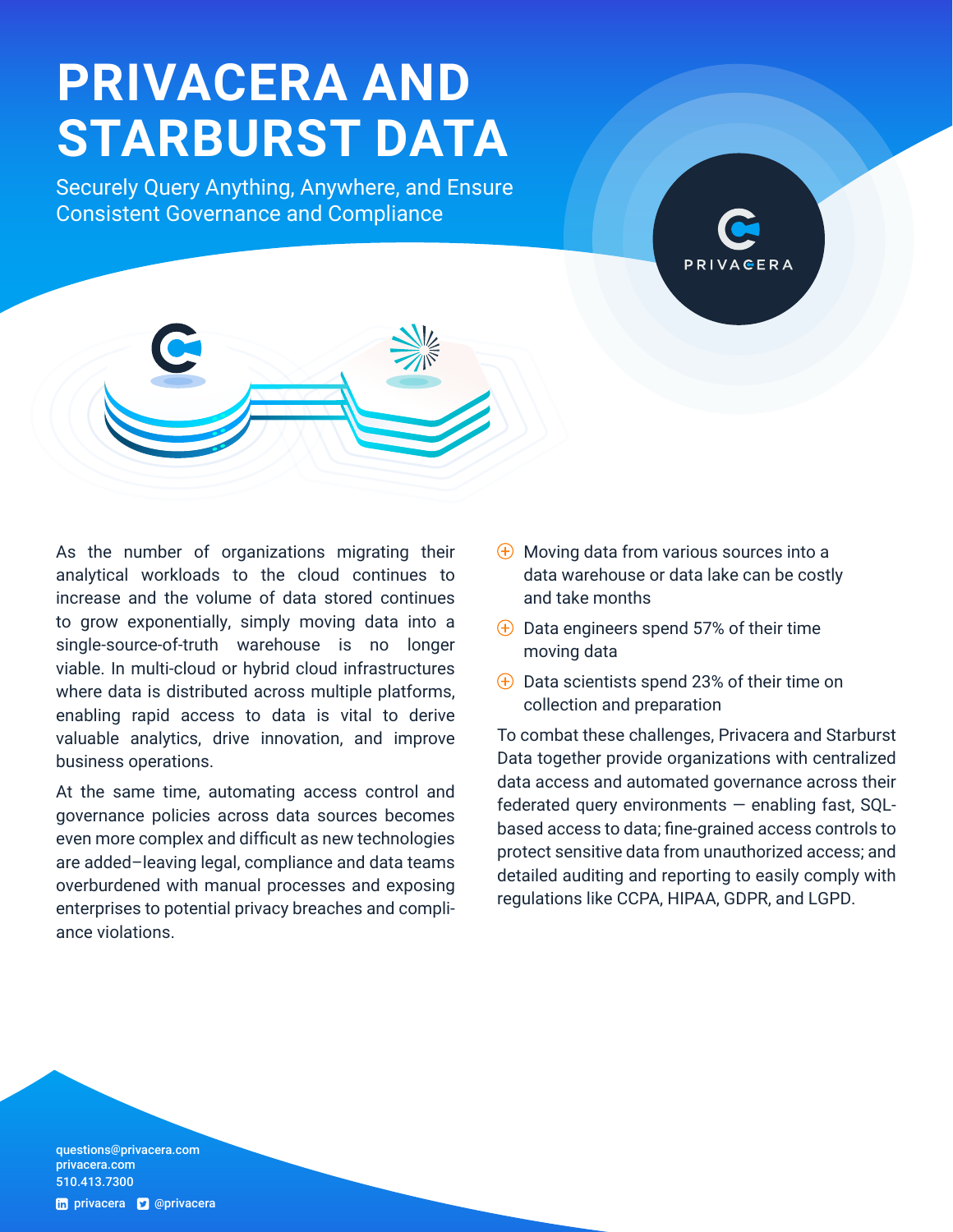#### **Privacera-Starburst Data Architecture**



## **KEY FEATURES**

#### **Fine-grained Access Control**

- $\bigoplus$  Control data access down to the file, row, and column level
- $\overline{f}$  Grant access based on roles. projects, data sharing agreements, engagements, classifications, or à la carte requests for specific resources

| shrek_emily<br><b>Requesting User</b><br>$\boxed{c}$<br>Search by ID<br>A Access Management ~<br>My Access Requests<br>Resource Policies<br>shrek_emily@demo.privacera.com<br><b>Requestor Email</b><br>Ticket ID 15<br>Updated IF<br>Scheme Policies |                 |
|-------------------------------------------------------------------------------------------------------------------------------------------------------------------------------------------------------------------------------------------------------|-----------------|
|                                                                                                                                                                                                                                                       |                 |
|                                                                                                                                                                                                                                                       |                 |
|                                                                                                                                                                                                                                                       |                 |
| 2021-01-22 13:<br>$\circ$<br>Service Explorer                                                                                                                                                                                                         |                 |
| Enter reason<br>Reason *<br>Reports                                                                                                                                                                                                                   |                 |
| Security Zone<br>10<br>2021-01-22 13:                                                                                                                                                                                                                 |                 |
| Settings                                                                                                                                                                                                                                              |                 |
|                                                                                                                                                                                                                                                       |                 |
| $\times$ offshore<br>Role Requested                                                                                                                                                                                                                   | $\times$ $\sim$ |
|                                                                                                                                                                                                                                                       |                 |
| Project<br>Select Role                                                                                                                                                                                                                                | $\;$            |
|                                                                                                                                                                                                                                                       |                 |
|                                                                                                                                                                                                                                                       |                 |

questions@[privacera.com](mailto:questions%40privacera.com?subject=)  [privacera.com](http://www.privacera.com) 510.413.7300

#### **Automated Policy Migration And Provisioning**

- $\bigoplus$  Existing on-prem policies are automatically migrated to the cloud and immediately enforced in Starburst
- $\overline{\Theta}$  Maintain policies for legacy systems and Starburst catalogs
- $\Theta$  No rewriting Apache Ranger policies from scratch or duplicating data
- $\overline{E}$  Extensive APIs for automation and monitoring

| <b>G</b> PRIVAGERA                | Е                                   |                   |                              |                                        |          |                   |                          |                    | G Environment Fiena <sup>631</sup> KWC & padmin - |                     |   |
|-----------------------------------|-------------------------------------|-------------------|------------------------------|----------------------------------------|----------|-------------------|--------------------------|--------------------|---------------------------------------------------|---------------------|---|
|                                   | <b>Edit Policy</b>                  |                   |                              |                                        |          |                   |                          |                    |                                                   |                     |   |
| <b>O</b> Discovery                | Home / Edit Policy                  |                   |                              |                                        |          |                   |                          |                    |                                                   |                     |   |
| F) Data Inventory                 | savice privacera starburst<br>$+0x$ |                   |                              |                                        |          |                   |                          |                    |                                                   |                     |   |
| # Laureh Pail                     | Policy Detail                       |                   |                              |                                        |          |                   |                          |                    |                                                   |                     |   |
| A Access Management V             |                                     |                   |                              |                                        |          |                   |                          |                    |                                                   | Add Validity Period |   |
| <b>Resource Policies</b>          |                                     | Policy Type       | Allen                        |                                        |          |                   |                          |                    |                                                   |                     |   |
| <b>Tag Policies</b>               |                                     | Police ID         | 300                          |                                        |          |                   |                          |                    |                                                   |                     |   |
| Service Expirement                |                                     | Policy Name *     | Medical Record Number Access |                                        |          |                   | <b>County</b> ( ) Normal |                    |                                                   |                     |   |
| <b>Users/Groups/Roles</b>         |                                     | Policy Labels     | Select.                      |                                        |          | $\sim$            |                          |                    |                                                   |                     |   |
| Permissions                       |                                     |                   |                              |                                        |          |                   |                          |                    |                                                   |                     |   |
| Reports                           | catalog                             | $-1$              | * marie                      |                                        |          | $\times$ $\times$ | <b>ROOM</b>              |                    |                                                   |                     |   |
| Audit<br>Security Zone            | shema                               | $-1$              | x daws                       |                                        |          | $\times$ $\cdot$  | <b>Change</b>            |                    |                                                   |                     |   |
|                                   |                                     |                   |                              |                                        |          |                   | <b>Bosto</b>             |                    |                                                   |                     |   |
| C Compilance Workflow             | sale                                | $\sim$ $\sim$     | · dam output                 |                                        |          | $\times$          |                          |                    |                                                   |                     |   |
| <sup>2</sup> Incryption & Masking |                                     | Column *          | · degrauf id                 |                                        |          | $\times$          | <b>TESTOR</b>            |                    |                                                   |                     |   |
| <sup>2</sup> keports              |                                     | Description       |                              |                                        |          |                   |                          |                    |                                                   |                     |   |
|                                   |                                     |                   |                              |                                        |          |                   |                          |                    |                                                   |                     |   |
| $-$ Usinger                       |                                     | Audit Logging     | $\sim$                       |                                        |          |                   |                          |                    |                                                   |                     |   |
| O Settings                        | Allow Conditions                    |                   |                              |                                        |          |                   |                          |                    |                                                   |                     |   |
| A Diegnostics                     |                                     |                   |                              |                                        |          |                   |                          |                    |                                                   |                     |   |
| & Help                            | Select Rale                         | Select Group      |                              | Select User                            |          | Permissions       |                          |                    |                                                   | Delegate<br>Admin   |   |
|                                   | Salest                              | v dvice<br>$\sim$ | $\times$ $\times$            | v admin                                | $\times$ |                   |                          | Sover <sub>2</sub> |                                                   | $\circ$             | ٠ |
|                                   |                                     |                   |                              |                                        |          |                   |                          |                    |                                                   |                     |   |
|                                   | b.                                  |                   |                              |                                        |          |                   |                          |                    |                                                   |                     |   |
|                                   | A Exclude from Allow Conditions     |                   |                              |                                        |          |                   |                          |                    |                                                   |                     |   |
|                                   |                                     |                   |                              |                                        |          |                   |                          |                    |                                                   | Delegate            |   |
|                                   | Salary Bale                         | Select Group      |                              | Salert User                            |          | Permissions       |                          |                    |                                                   | Adesin.             |   |
|                                   |                                     |                   |                              | Click on plus button to add condition. |          |                   |                          |                    |                                                   |                     |   |

th [privacera](http://twitter.com/privacera) **D** @privacera